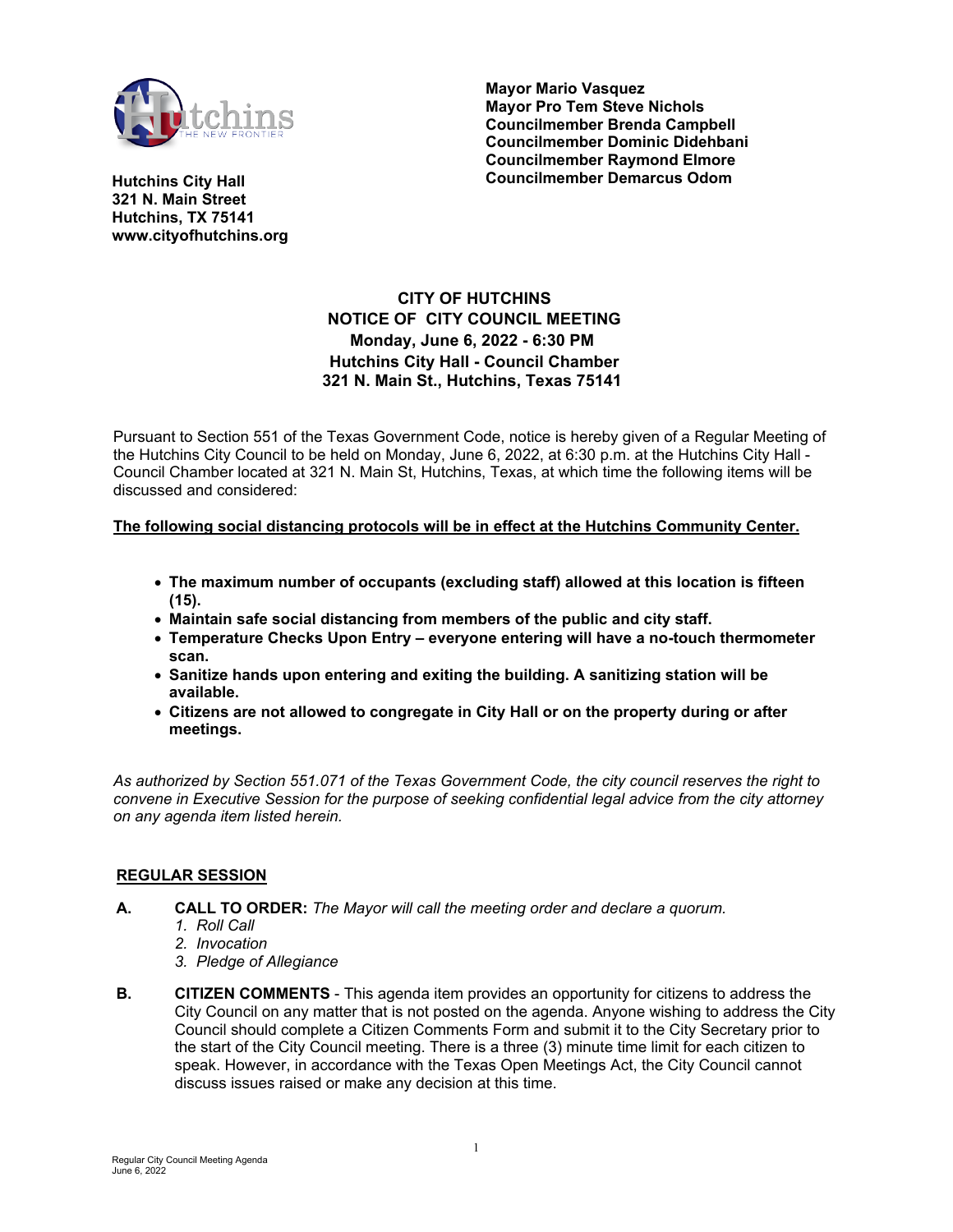- **C. CONSENT AGENDA**  *All items presented in the Consent Agenda require no deliberation by the Council. Each Council member has the opportunity of removing an item from this agenda so that it may be considered separately.*
	- **1.** Consider approval of the city council meeting minutes for May 2022.
	- **2.** Consider Resolution R2022-1017 OF THE HUTCHINS CITY COUNCIL AMENDING AUTHORIZED REPRESENTATIVES FOR TEXPOOL INVESTMENT POOLS FOR HUTCHINS ECONOMIC DEVELOPMENT CORPORATION, AND PROVIDING AN EFFECTIVE DATE.
	- **3.** Consider Resolution R2022-2018 OF THE HUTCHINS CITY COUNCIL AMENDING THE CITY OF HUTCHINS' AUTHORIZED REPRESENTATIVES FOR THE TEXAS LOCAL GOVERNMENT INVESTMENT POOL (TEXPOOL), AND PROVIDING AN EFFECTIVE DATE.
	- **4.** Consider Resolution R2022-1019 OF THE HUTCHINS CITY COUNCIL AMENDING THE CITY OF HUTCHINS' AUTHORIZED REPRESENTATIVES FOR TEXSTAR PARTICIPATION SERVICES; AND PROVIDING AN EFFECTIVE DATE.
	- **5.** Consider Resolution R2022-1020 OF THE HUTCHINS CITY COUNCIL AMENDING THE CITY OF HUTCHINS' AUTHORIZED REPRESENTATIVES FOR AMERICAN NATIONAL BANK.

### **D. PRESENTATIONS**

- **1.** Inland Port GoLink Transportation in the Inland Port Area Presented by: Laura Freeland, IPTMA Executive Director
- **2.** March and April 2022 Financial Reporting

## **E. PUBLIC HEARINGS**

## **F. REGULAR AGENDA**

**1.** Discuss and consider Resolution R2022-1021 OF THE CITY COUNCIL OF THE CITY OF HUTCHINS, TEXAS, SUPPORTING THE CITY OF HUTCHINS' PARTICIPATION IN THE FY 2020 DALLAS COUNTY COMMUNITY DEVELOPMENT BLOCK GRANT (CDBG) CARES ACT II PROGRAM, AUTHORIZING THE CITY ADMINISTRATOR OR HIS DESIGNEE TO ACT AS THE CITY'S AUTHORIZED REPRESENTATIVE IN ALL MATTERS RELATED TO THE APPLICATION; AUTHORIZING THE CITY ADMINISTRATOR TO EXECUTE AN IMPLEMENTATION AGREEMENT WITH DALLAS COUNTY FOR THE CITY OF HUTCHINS' FY DALLAS COUNTY CDBG CARES ACT II PROJECT

Presented by: Wanda Randle, Director Community Service

**2.** Discuss and consider Resolution R2022-1022 OF THE CITY OF HUTCHINS APPROVING AN ECONOMIC DEVELOPMENT INCENTIVE AGREEMENT WITH 1333 WINTERGREEN REAL ESTATE CORPORATION FOR INDUSTRIAL DEVELOPMENT ON PROPERTY LOCATED AT 1333 WINTERGREEN ROAD IN HUTCHINS, AND PROVIDING AN EFFECTIVE DATE.

Presented by: Guy Brown, EDC Director

**3.** Discuss and consider Resolution R2022-1023, A RESOLUTION OF THE CITY OF HUTCHINS, TEXAS SUSPENDING THE JUNE 17, 2022 EFFECTIVE DATE OF ONCOR ELECTRIC DELIVERY COMPANY'S REQUESTED RATE CHANGE TO PERMIT THE CITY TIME TO STUDY THE REQUEST AND TO ESTABLISH REASONABLE RATES; APPROVING COOPERATION WITH THE STEERING COMMITTEE OF CITIES SERVED BY ONCOR TO HIRE LEGAL AND CONSULTING